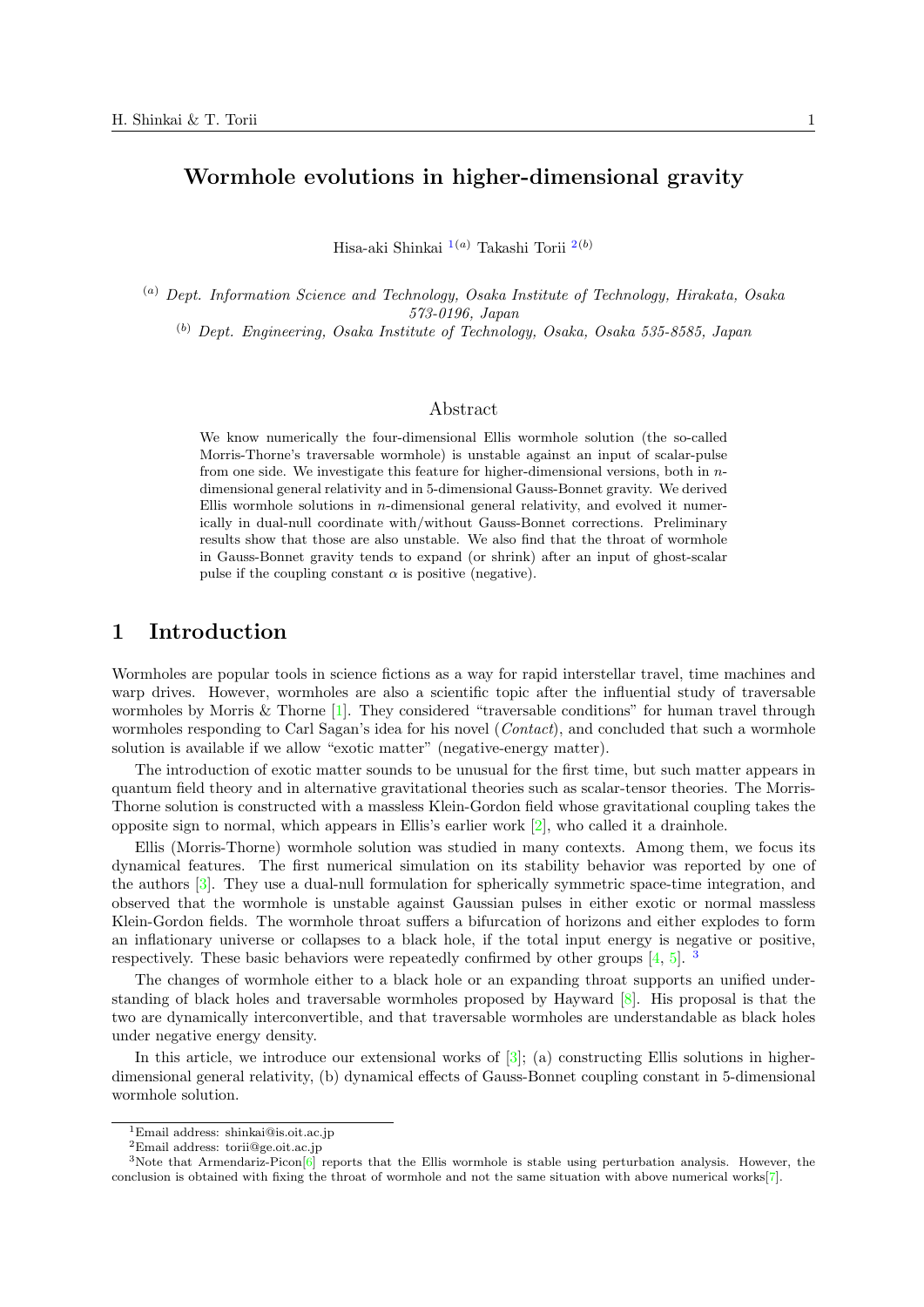# **2 Wormhole solutions in higher-dimensional general relativity**

## **2.1 Field equations**

We consider the following *n*-dimensional Einstein-Klein-Gordon system

$$
S = \int d^n x \sqrt{-g} \left[ \frac{1}{2\kappa_n^2} R - \frac{1}{2} \epsilon (\partial \phi)^2 - V(\phi) \right],\tag{1}
$$

where  $\kappa_n^2$  is a *n*-dimensional gravitational constant,  $\epsilon = 1$  (or  $-1$ ) for the normal (ghost) field.

We consider the static and spherically symmetric space-time with the metric

$$
ds_D^2 = -f(r)dt^2 + f(r)^{-1}dr^2 + R(r)^2h_{ij}dx^idx^j
$$
\n(2)

where  $h_{ij}dx^idx^j$  represents the line element of a  $(n-2)$ -dimensional constant curvature space  $S^{(n-2)}$ with curvature  $k = \pm 1, 0$ .

The Einstein tensor becomes

$$
G_{tt} = -\frac{n-2}{2}f^2 \left[ \frac{2R''}{R} + \frac{f'R'}{fR} + (n-3)\frac{R'^2}{R^2} \right] + \frac{f}{2R^2}^{(n-2)} \mathcal{R},\tag{3}
$$

$$
G_{rr} = \frac{n-2}{2} \frac{R'}{R} \left[ \frac{f'}{f} + (n-3) \frac{R'}{R} \right] - \frac{1}{2fR^2} (n-2) R, \tag{4}
$$

$$
G_{ij} = \left[\frac{f''}{2} + (n-3)f\left(\frac{R''}{R} + \frac{f'R'}{fR} + \frac{n-4}{2}\frac{R'^2}{R^2}\right)\right]g_{ij} + (n-2)\mathcal{R}_{ij} - \frac{1}{2R^2}(n-2)\mathcal{R}g_{ij},\tag{5}
$$

where  $(n-2)R$  is the scalar curvature of  $S^{(n-2)}$  and is obtained as

$$
^{(n-2)}\mathcal{R}_{ijkl} = k(h_{ik}h_{jl} - h_{il}h_{jk}), \qquad (6)
$$

$$
^{(n-2)}\mathcal{R}_{ij} = (n-3)kh_{ij},\tag{7}
$$

$$
^{(n-2)}\mathcal{R} = (n-2)(n-3)k.
$$
 (8)

The non-zero components of the energy-momentum tensors

$$
T_{\mu\nu} = \epsilon \phi_{,\mu} \phi_{,\nu} - g_{\mu\nu} \left[ \frac{1}{2} \epsilon (\nabla \phi)^2 + V(\phi) \right],\tag{9}
$$

are

$$
T_{tt} = f\left[\frac{1}{2}\epsilon f \phi'^2 + V(\phi)\right],\tag{10}
$$

$$
T_{rr} = f^{-1} \left[ \frac{1}{2} \epsilon f \phi'^2 - V(\phi) \right],\tag{11}
$$

$$
T_{ij} = \left[\frac{1}{2}\epsilon f \phi'^2 + V(\phi)\right] R^2 h_{ij}.
$$
\n(12)

The Einstein equation,  $G_{\mu\nu} = \kappa_n^2 T_{\mu\nu}$ , becomes

$$
(t,t): \qquad -\frac{n-2}{2}f^2\bigg[\frac{2R''}{R} + \frac{f'R'}{fR} + (n-3)\frac{R'^2}{R^2}\bigg] + \frac{(n-2)(n-3)kf}{2R^2} = \kappa_n^2 f\bigg[\frac{1}{2}\epsilon f\phi'^2 + V(\phi)\bigg],\tag{13}
$$

$$
(r,r): \qquad \frac{n-2}{2}\frac{R'}{R}\bigg[\frac{f'}{f} + (n-3)\frac{R'}{R}\bigg] - \frac{(n-2)(n-3)k}{2fR^2} = \frac{\kappa_n^2}{f}\bigg[\frac{1}{2}\epsilon f\phi'^2 - V(\phi)\bigg],\tag{14}
$$

$$
(i,j): \qquad \left[\frac{f''}{2} + (n-3)f\left(\frac{R''}{R} + \frac{f'R'}{fR} + \frac{n-4}{2}\frac{R'^2}{R^2}\right)\right] - \frac{(n-3)(n-4)k}{2R^2} = \kappa_n^2 \left[\frac{1}{2}\epsilon f \phi'^2 + V(\phi)\right]15
$$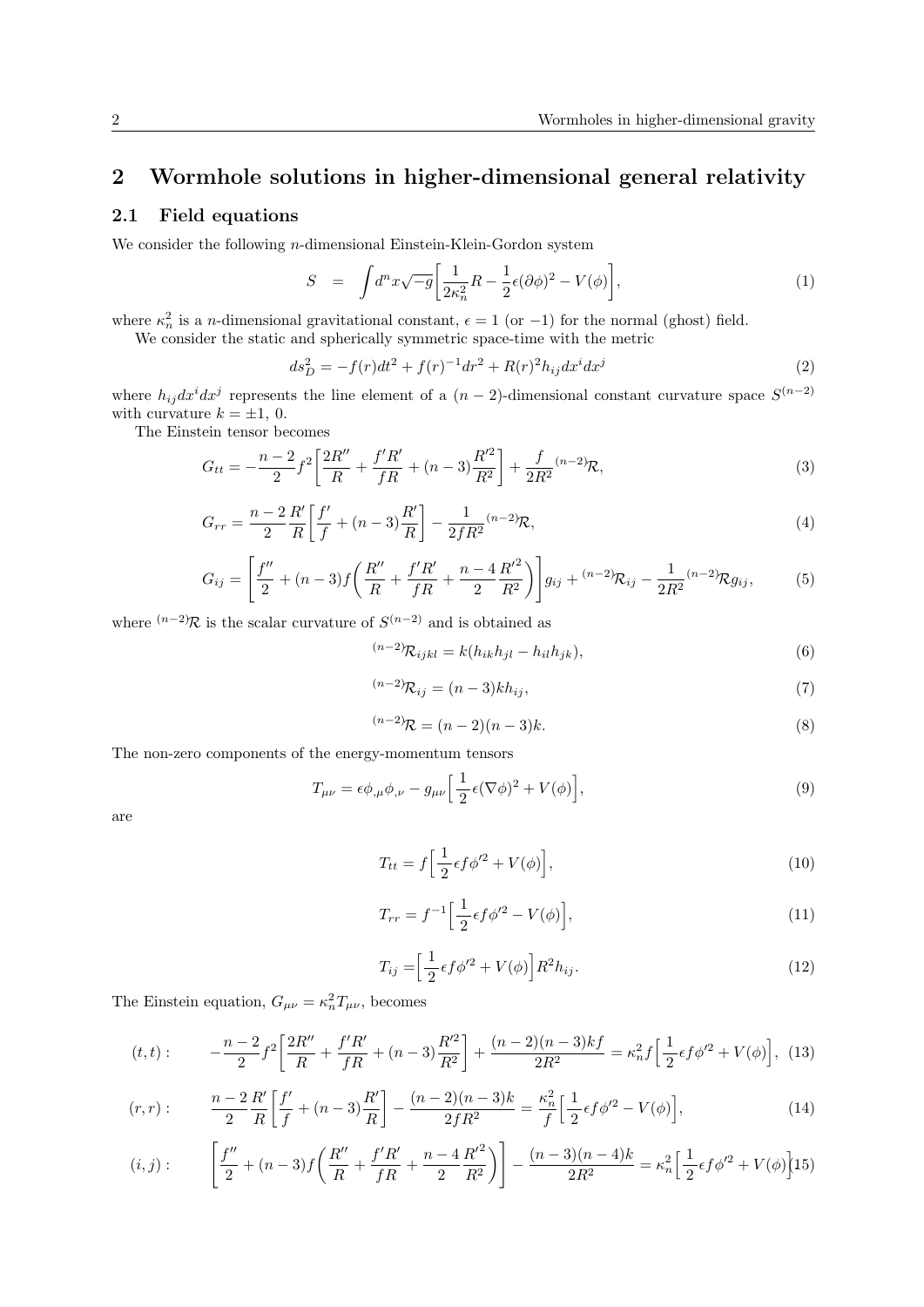The Klein-Gordon equation

$$
\Box \phi = -\epsilon \frac{dV}{d\phi} \tag{16}
$$

becomes

$$
\frac{1}{R^{n-2}}\left(R^{n-2}f\phi'\right)' = -\epsilon \frac{dV}{d\phi}.\tag{17}
$$

Hereafter, we assume that the scalar field is ghost,  $\epsilon = -1$ .

### **2.2 Wormhole solution with massless scalar field in spacetime** *k* = 1

We show the simplest solution, under the assumptions of the massless scalar field,  $V(\phi) = 0$ , in the closed universe,  $k = 1$ . Other cases are presented elsewhere [7]. The Klein-Gordon equation (17) is integrated as

$$
\phi' = \frac{C}{fR^{n-2}},\tag{18}
$$

where *C* is an integr[ati](#page-6-4)on constant. The Einstein equations, then, are reduced to

$$
\frac{(n-2)R'}{R}\left[\frac{(n-3)R'}{R} + \frac{f'}{f}\right] - \frac{(n-2)(n-3)}{fR^2} = -\frac{\kappa_n^2 C^2}{f^2 R^{2(n-2)}}\tag{19}
$$

$$
\frac{(n-2)R''}{R} = \frac{\kappa_n^2 C^2}{f^2 R^{2(n-2)}}
$$
\n(20)

We impose that the wormhole has a throat radius,  $a$ , at the coordinate  $r = 0$ . Then the regularity conditions are

$$
R = a, \quad R' = 0, \quad f = f_0 \quad f' = 0,
$$
\n(21)

where  $f_0$  is a constant. We can assume  $a = 1$  and  $f_0 = 1$  without loss of generality, but we keep a in the equations for a while. Eq. (19) gives

$$
\kappa_n^2 C^2 = (n-2)(n-3)a^{2(n-3)}
$$
\n(22)

The solution of Eqs.  $(18)-(20)$  is

$$
f \equiv 1,\tag{23}
$$

$$
R' = \sqrt{1 - \left(\frac{a}{R}\right)^{2(n-3)}},\tag{24}
$$

<span id="page-2-0"></span>
$$
\phi = \frac{\sqrt{(n-2)(n-3)}}{\kappa_n} a^{n-3} \int \frac{1}{R^{n-2}} dr. \tag{25}
$$

The Eq. (24) is integrated to give

$$
r(R) = -mB_{R^m}\left(-m, \frac{1}{2}\right) - \frac{\sqrt{\pi}\Gamma[1-m]}{\Gamma[m(n-4)]},
$$
\n(26)

where  $m = \frac{1}{2(n-3)}$  $m = \frac{1}{2(n-3)}$  $m = \frac{1}{2(n-3)}$ , and  $B_z(p,q)$  is an incomplete beta function defined by

$$
B_z(p,q) := \int_0^z t^{p-1} (1-t)^{q-1} dt
$$
\n(27)

which can be expressed with the hypergeometric function  $F(\alpha, \beta, \gamma; z)$  as

$$
B_z(p,q) = \frac{z^p}{p} F(p, 1-q, p+1; z).
$$
 (28)

Although Eq. (26) is implicit with respect to *R*, it is rewritten in the explicit form by using the inverse incomplete beta function.

For  $n = 4$ , this solution reduces to Ellis's wormhole solution. For  $n \to \infty$ , the function becomes  $R = r + a$  and  $\phi$  behaves like a step-function approaching  $\phi \rightarrow \pi/2$ .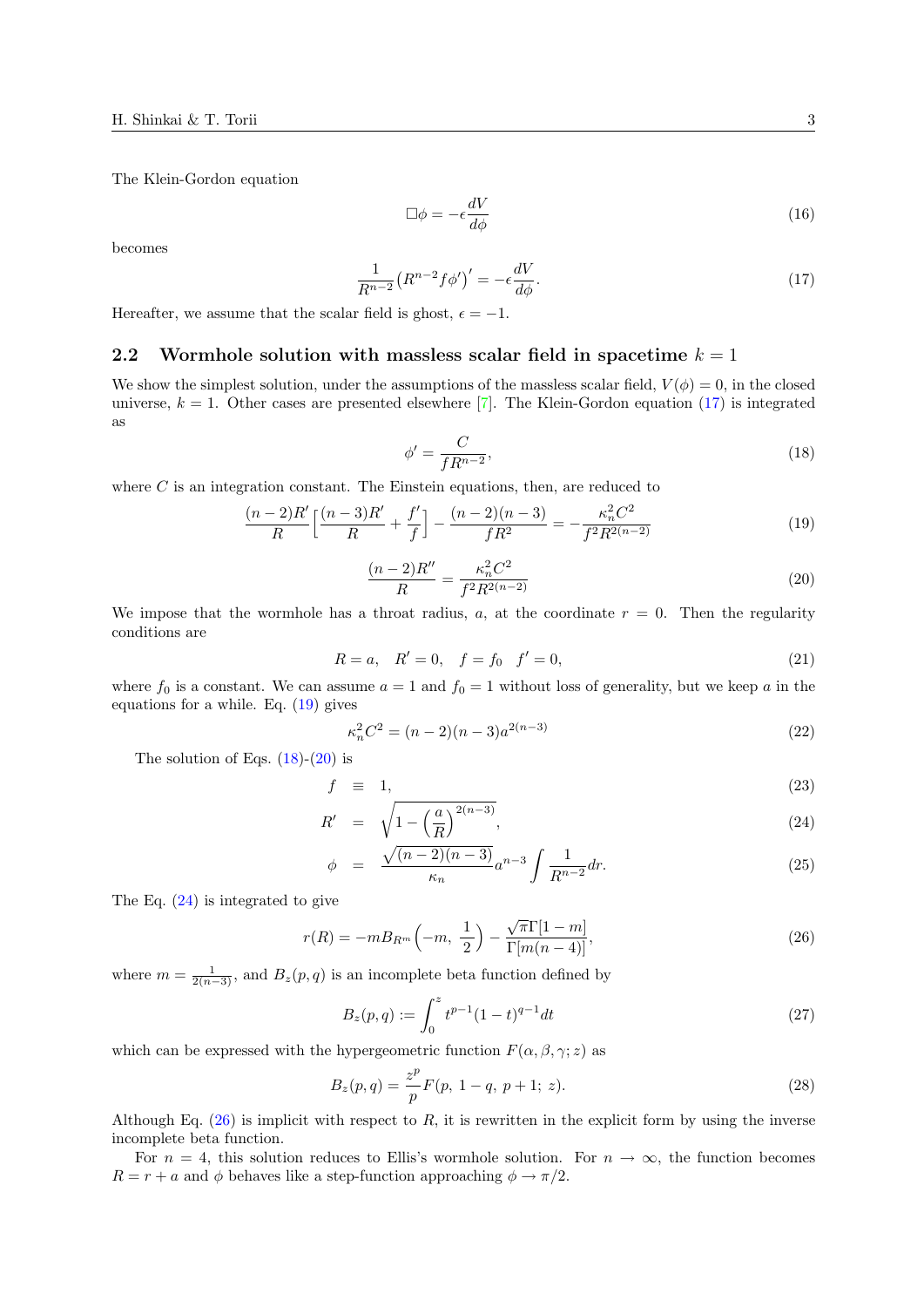

Figure 1: The *n*-dimensional wormhole solution. The circumference radius *R* (left panel) and the scalar field  $\phi$  (right panel) are plotted as a function of radial coordinate *r*. The cases of  $n = 4$ –10 are shown.

# **3 Effects of Gauss-Bonnet coupling constant in 5-dimensional wormhole evolution**

## **3.1 Gauss-Bonnet gravity**

Gauss-Bonnet gravity is derived from the superstring theory, with additional higher-order curvature correction terms to general relativity. Such higher-order corrections can be treated as an expansion of  $R$ in the action, but the Gauss-Bonnet term,

$$
\mathcal{L}_{GB} = \mathcal{R}^2 - 4\mathcal{R}_{\mu\nu}\mathcal{R}^{\mu\nu} + \mathcal{R}_{\mu\nu\rho\sigma}\mathcal{R}^{\mu\nu\rho\sigma},\tag{29}
$$

has nice properties such that it is ghost-free combinations [9] and does not give higher derivative equations but an ordinary set of equations with up to the second derivative in spite of the higher curvature combinations.

The Einstein-Gauss-Bonnet action in  $(N + 1)$ -dimensional spacetime  $(M, g_{\mu\nu})$  is described as

$$
S = \int_{\mathcal{M}} d^{N+1} X \sqrt{-g} \left[ \frac{1}{2\kappa^2} \left\{ \alpha_{\rm GR} \left( \mathcal{R} - 2\Lambda \right) + \alpha_{\rm GB} \mathcal{L}_{\rm GB} \right\} + \mathcal{L}_{\rm matter} \right],\tag{30}
$$

where  $\kappa^2$  is the  $(N+1)$ -dimensional gravitational constant,  $\mathcal{R}, \mathcal{R}_{\mu\nu}, \mathcal{R}_{\mu\nu\rho\sigma}$  and  $\mathcal{L}_{\text{matter}}$  are the  $(N+1)$ dimensional scalar curvature, Ricci tensor, Riemann curvature and the matter Lagrangian, respectively. This action reproduces the standard  $(N+1)$ -dimensional Einstein gravity, if we set the coupling constant  $\alpha_{\text{GB}} \geq 0$  equals to zero.

The action (30) gives the gravitational equation as

$$
\alpha_{\rm GR} \mathcal{G}_{\mu\nu} + \alpha_{\rm GB} \mathcal{H}_{\mu\nu} = \kappa^2 \, \mathcal{T}_{\mu\nu} \,, \tag{31}
$$

where

$$
\mathcal{G}_{\mu\nu} = \mathcal{R}_{\mu\nu} - \frac{1}{2} g_{\mu\nu} \mathcal{R} + g_{\mu\nu} \Lambda, \tag{32}
$$

$$
\mathcal{H}_{\mu\nu} = 2 \Big[ \mathcal{R} \mathcal{R}_{\mu\nu} - 2 \mathcal{R}_{\mu\alpha} \mathcal{R}^{\alpha}_{\ \nu} - 2 \mathcal{R}^{\alpha\beta} \mathcal{R}_{\mu\alpha\nu\beta} + \mathcal{R}_{\mu}^{\ \alpha\beta\gamma} \mathcal{R}_{\nu\alpha\beta\gamma} \Big] - \frac{1}{2} g_{\mu\nu} \mathcal{L}_{GB}, \tag{33}
$$

$$
\mathcal{T}_{\mu\nu} = -2 \frac{\delta \mathcal{L}_{\text{matter}}}{\delta g^{\mu\nu}} + g_{\mu\nu} \mathcal{L}_{\text{matter}}.
$$
\n(34)

The higher-order curvature terms are considered as correction terms from string theory. These terms are known to produce two solution branches normally, only one of which has general-relativity limit. The theory is expected to have singularity-avoidance features in the context of gravitational collapses and/or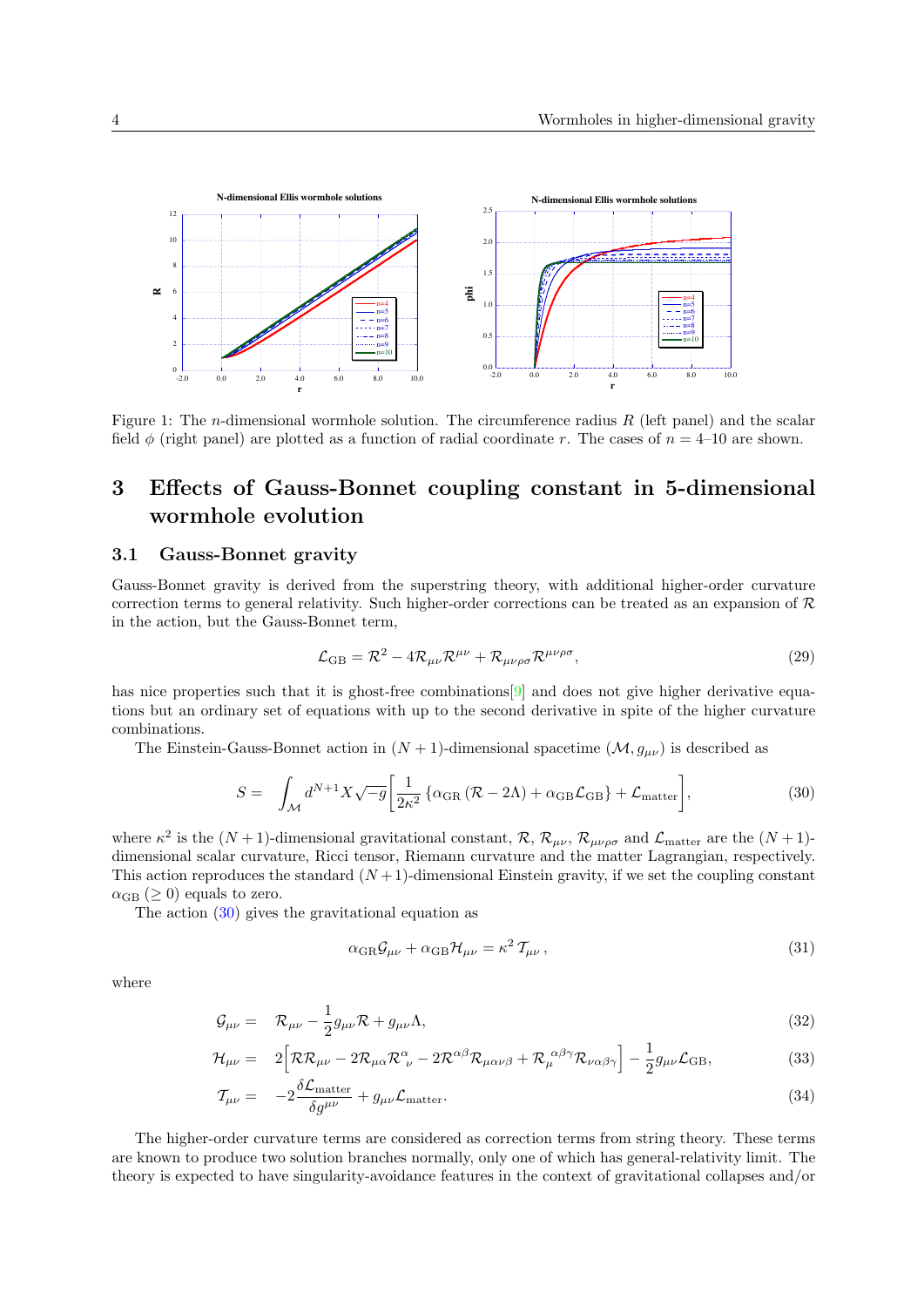cosmology, but as far as we know there is no studies so far using fully numerical evolutions. (Numerical studies on critical phenomena are recently reported for small  $\alpha_{\text{GB}}$  [10, 11, 12]).

Studies on wormholes in Gauss-Bonnet gravity have long histories. Several solutions and their classifications are reported in  $[13, 14]$ , while their energy conditions are considered in  $[15]$ . Similar researches are extended to the Lovelock gravity[16], and also to the Dilatonic Gauss-Bonnet system  $[17]$ . Our aim is to investigate their dynamical features.

#### **3.2 Dual-null evo[lut](#page-6-5)[ion](#page-6-6) system**

In this article, we report our two initi[al n](#page-6-7)umerical results. One is the evolution of 5D worm[hole](#page-6-8) in general relativity. The other is its evolution in Gauss-Bonnet gravity.

We implemented our 4D dual-null evolution code  $\boxed{3}$  to 5D evolution code with Gauss-Bonnet terms. The system we consider is spherical symmetry, and expressed using dual-null coordinate

$$
ds^{2} = -2e^{-f(x^{+},x^{-})}dx^{+} dx^{-} + r^{2}(x^{+},x^{-})d\Omega_{3}^{2}.
$$
\n(35)

Wormhole is constructed with ghost scalar field  $\phi(x^+, x^-)$  $\phi(x^+, x^-)$  $\phi(x^+, x^-)$ , but we also include normal scalar field  $\psi(x^+, x^-)$  contribution. The energy-momentum tensor is written as

$$
T_{\mu\nu} = T^{\psi}_{\mu\nu} + T^{\phi}_{\mu\nu}
$$
\n
$$
= \left[ \psi_{,\mu} \psi_{,\nu} - g_{\mu\nu} \left( \frac{1}{2} (\nabla \psi)^2 + V_1(\psi) \right) \right] + \left[ \epsilon \phi_{,\mu} \phi_{,\nu} - g_{\mu\nu} \left( \frac{1}{2} \epsilon (\nabla \phi)^2 + V_2(\phi) \right) \right],
$$
\n(36)

where  $\epsilon = -1$ . This derives Klein-Gordon equations

$$
\Box \psi = \frac{dV_1}{d\psi}, \qquad \Box \phi = -\epsilon \frac{dV_2}{d\phi}.
$$
\n(37)

Following [3], we introduce the conformal factor  $\Omega$ , expansion  $\vartheta_{\pm}$ , in-affinity  $\nu_{\pm}$ , and scalar momentum  $\pi_{\pm}, p_{\pm}$  as

$$
\Omega = \frac{1}{r},\tag{38}
$$

$$
\vartheta_{\pm} \equiv 3\partial_{\pm}r,\tag{39}
$$

$$
\nu_{\pm} \equiv \partial_{\pm} f, \tag{40}
$$

$$
\pi_{\pm} \equiv r \partial_{\pm} \psi = \frac{1}{\Omega} \partial_{\pm} \psi, \tag{41}
$$

$$
p_{\pm} \equiv r \partial_{\pm} \phi = \frac{1}{\Omega} \partial_{\pm} \phi. \tag{42}
$$

We also define

$$
\eta = \Omega^2 \left( e^{-f} + \frac{2}{9} \vartheta_+ \vartheta_- \right), \tag{43}
$$

$$
\tilde{A} = \alpha_{\rm GR} + 4\alpha_{\rm GB}\eta e^f,\tag{44}
$$

$$
B = \kappa^2 T_{+-} + e^{-f} \Lambda. \tag{45}
$$

The set of evolution equations (*x* <sup>+</sup> and *x <sup>−</sup>*-directions), then, are

$$
\partial_{\pm}\Omega = -\frac{1}{3}\vartheta_{\pm}\Omega^2 \tag{46}
$$

$$
\partial_{\pm} \vartheta_{\pm} = -\nu_{\pm} \vartheta_{\pm} - \frac{1}{\tilde{A}\Omega} \kappa^2 T_{\pm \pm} \tag{47}
$$

$$
\partial_{\pm}\vartheta_{\mp} = \frac{1}{\tilde{A}\Omega}(-3\alpha_{\rm GR}\eta + B) \tag{48}
$$

$$
\partial_{\pm} f = \nu_{\pm} \tag{49}
$$

$$
\partial_{\pm} \nu_{\mp} = \frac{\alpha_{\rm GR}}{\tilde{A}} \left\{ \eta - \frac{4 \left( 3 \alpha_{\rm GR} \eta - B \right)}{3 \tilde{A}} \right\} + \frac{(\kappa^2 T_{zz} \Omega^2 - \Lambda)}{\tilde{A} e^f} + \frac{8 \alpha_{\rm GR}}{9 \tilde{A}^3} \left\{ e^f \left( 3 \alpha_{\rm GR} \eta - B \right)^2 - \kappa^4 T_{++} T_{--} \right\}
$$
(50)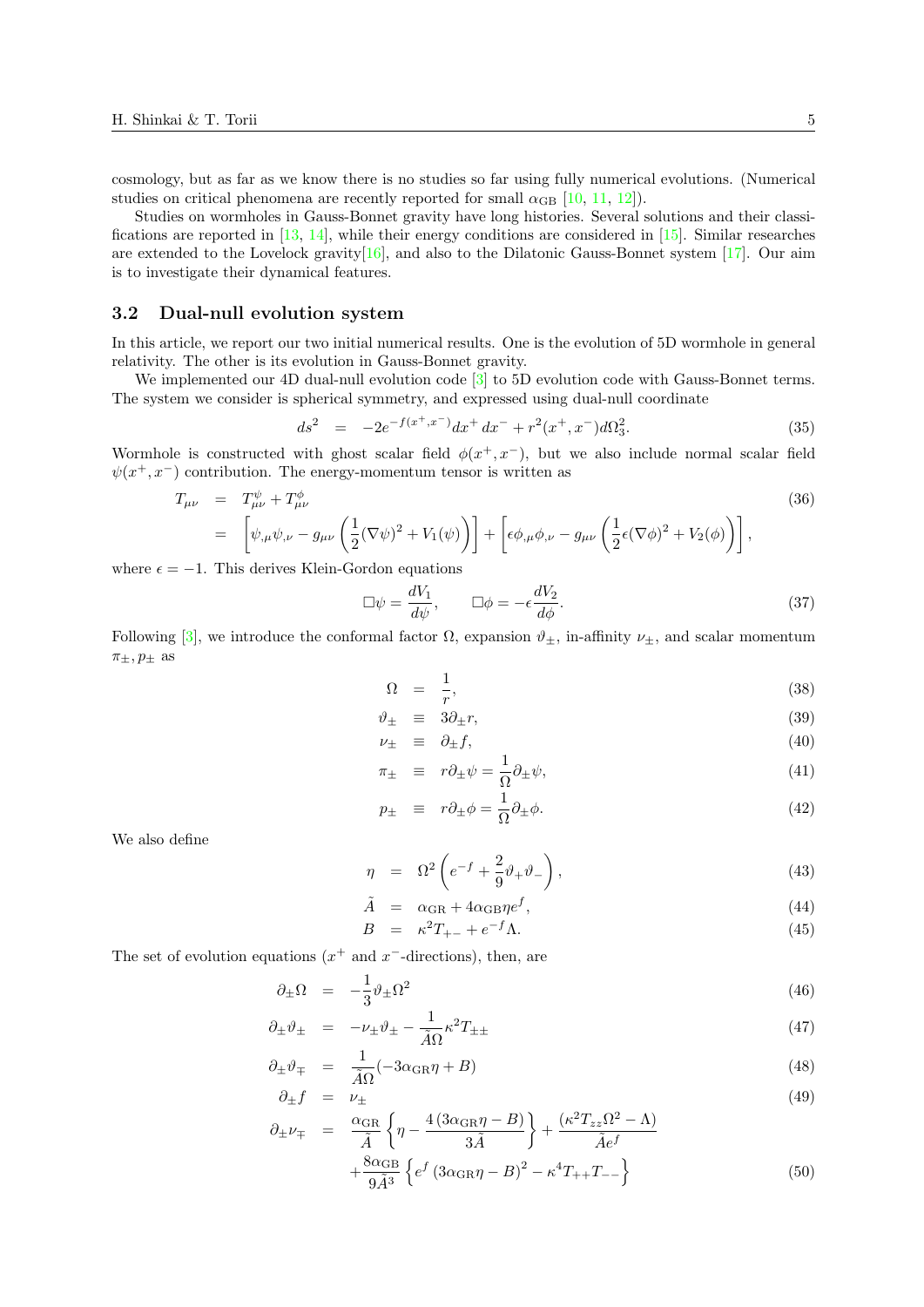together with Klein-Gordon equations

$$
\partial_{\pm}\psi = \Omega\pi_{\pm},\tag{51}
$$

$$
\partial_{\pm}\phi = \Omega p_{\pm},\tag{52}
$$

$$
\partial_{+}\pi_{-} = -\frac{1}{6}\Omega\vartheta_{+}\pi_{-} - \frac{1}{2}\Omega\vartheta_{-}\pi_{+} - \frac{1}{2e^{f}\Omega}\frac{dV_{1}}{d\psi},\tag{53}
$$

$$
\partial_{+}p_{-} = -\frac{1}{6}\Omega\vartheta_{+}p_{-} - \frac{1}{2}\Omega\vartheta_{-}p_{+} - \frac{1}{2e^{f}\Omega}\frac{dV_{2}}{d\phi},\tag{54}
$$

$$
\partial_{-} \pi_{+} = -\frac{1}{2} \Omega \vartheta_{+} \pi_{-} - \frac{1}{6} \Omega \vartheta_{-} \pi_{+} - \frac{1}{2 e^f \Omega} \frac{dV_1}{d\psi}, \tag{55}
$$

$$
\partial_{-}p_{+} = -\frac{1}{2}\Omega\vartheta_{+}p_{-} - \frac{1}{6}\Omega\vartheta_{-}p_{+} - \frac{1}{2e^{f}\Omega}\frac{dV_{2}}{d\phi},\tag{56}
$$

where the energy momentum tensor is written as

$$
T_{++} = \Omega^2(\pi_+^2 - p_+^2), \tag{57}
$$

$$
T_{--} = \Omega^2(\pi_-^2 - p_-^2), \tag{58}
$$

$$
T_{+-} = e^{-f} (V_1(\psi) + V_2(\phi)), \qquad (59)
$$

$$
T_{zz} = e^f(\pi_+\pi_- - p_+p_-) - \frac{1}{\Omega^2} (V_1(\psi) + V_2(\phi)). \tag{60}
$$

#### **3.3 Preliminal results**

We prepare the solution obtained in §2.2 as our initial data on  $(x^+, x^-) = (x^+, 0)$  hypersurface, and integrate along to *x <sup>−</sup>*-direction using the set of equations above. Numerical integration techniques are the same with [3].

The preliminal results show that the wormhole throat is unstable, the expansion  $\vartheta_{\pm}$  go splitting soon after the evolution begins. Fig. 2 shows their locations in  $(x^+, x^-)$  plane. If the location of  $\vartheta_+$  is outer (in *x*<sup>+</sup>-direction) than that of  $\vartheta$ <sub>−</sub>, then the region  $\vartheta$ <sub>−</sub>  $\lt x$   $\lt \vartheta$ <sub>+</sub> is judged as a black-hole. Otherwise the region  $\vartheta_+ < x < \vartheta_ \vartheta_+ < x < \vartheta_ \vartheta_+ < x < \vartheta_-$  can be judged as an expanding throat. Fig. 2 indicates the throat begins expanding, then turns to be a black hole. We also evolve the same initial data with Gauss-Bonnet terms  $\alpha_{\text{GB}} \neq 0$ and study their effects to the e[vo](#page-5-0)lutions. We see if  $\alpha_{GB} > 0$  the throat expansion becomes slower. On the contrary, if  $\alpha_{\text{GB}} < 0$ , then the throat expansion is accelerated in the initial stage.



<span id="page-5-0"></span>Figure 2: Location of the expansion *ϑ*<sup>+</sup> (red lines) and *ϑ<sup>−</sup>* (blue lines) for evolutions of a solution in *§*2.2 as a function of  $(x_+, x_-)$ . The throat begins expanding, then turns to be a black hole. When  $\alpha_{GB} > 0$ (left panel), expansions are slightly slowing down and  $\alpha_{\rm GB} > 0$  affects to black hole formation earlier, while when  $\alpha_{\text{GB}} < 0$  (right panel) we see Gauss-Bonnet term accelerates expansion.